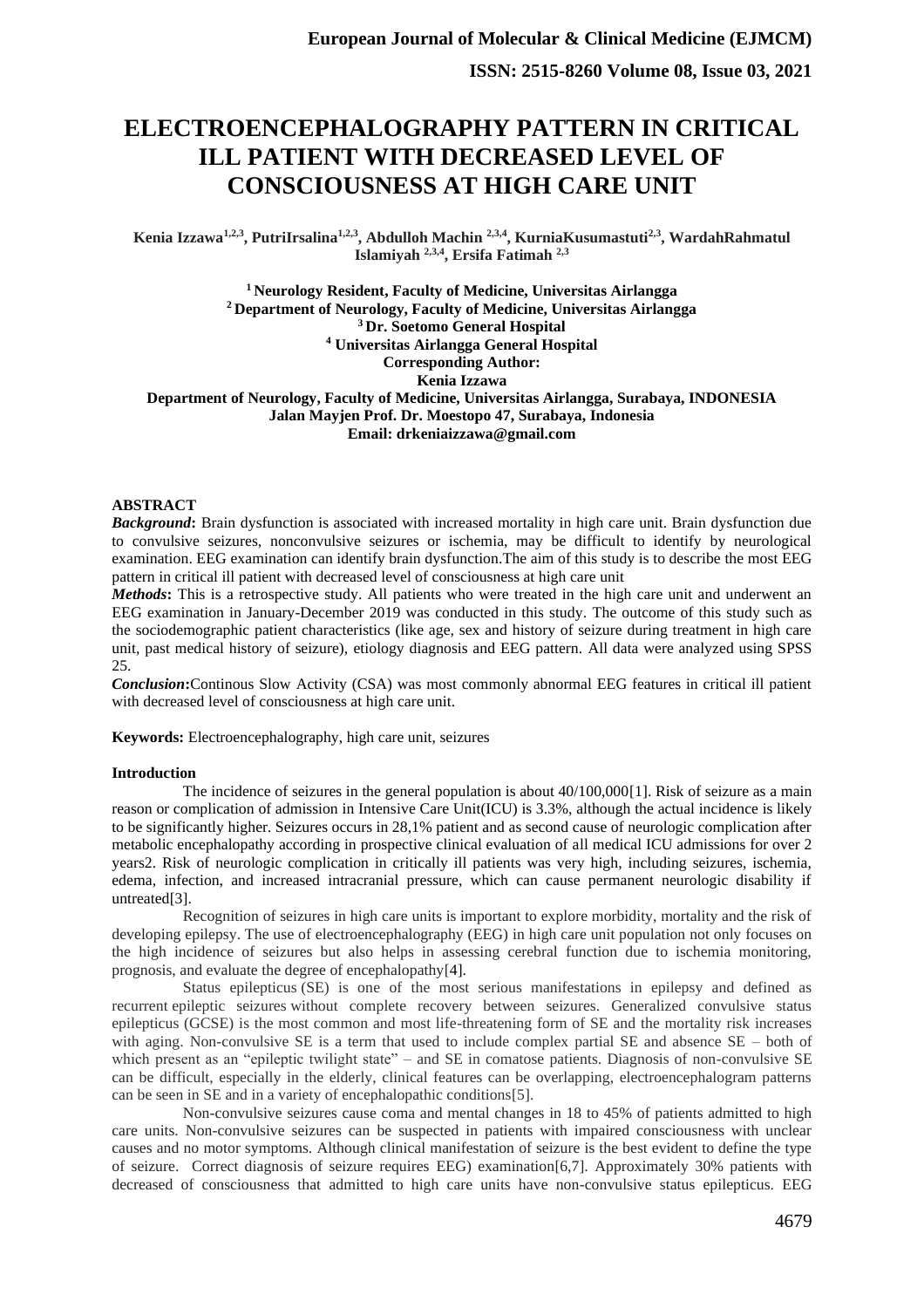## **European Journal of Molecular & Clinical Medicine (EJMCM) ISSN: 2515-8260 Volume 08, Issue 03, 2021**

monitoring can be recommended in patients with decreased of consciousness in high care units to obtain early detection of non-convulsive status epilepticus followed by appropriate interventions[8].

*Electroencephalography*is a clinical neurophysiological tool used to evaluate the activity of cerebral cortex[5]. The change of EEG pattern can be observed at the onset of neurological complications. EEG examination provides diagnosis, therapeutic monitoring, and seizure monitoring in high care units. EEG is particularly useful in detecting subclinical seizures and nonconvulsive status epilepticus in critically ill patients, including those under sedation treatment. In addition, EEG is involved in the differential diagnosis of epilepsy, non-epileptic abnormal movements, and motor deficits due to focal seizures in high care units[9].

### **Methods**

This is a retrospective and record-based study. The patients were identified from the medical records, starting from January 2019 to June 2019.The inclusion criteria of our study was patients with seizure and altered mental status who performed *electroencephalography* (EEG) examination and treated in high care unit DR. Soetomo General Hospital Surabaya. Consent was sought for accessing the medical records. Patients who inclompleted medical records were excluded. The following information was noted such as the sociodemographic patient characteristics (like age, sex and history of seizure during treatment in high care unit, past medical history of seizure), etiology diagnosis and EEG pattern. All data were analyzed using SPSS 25.

#### **Results**

We obtained data on 63 participants in the high care unit who had decreased of consciousness and performed an EEG examination. A total of 18 patients were excluded due to incomplete medical record data. We identified 45 patients who met inclusion and exclusion criteria. We got 45 EEG records, and 3 types of EEG pattern abnormalities. We found 29 ( 65,8%) was male and 16 (34,1%) was female. The ratio of men and women was 1.8:1. The mean of age was 50.9 years old. Seizure was recorded during in 27(60%) of participant during EEG examination and there are 40(88,9%) participant with no past medical history of seizure as shown in Table 1. Convulsive status epilepticus occurs among 23(51,1%). The mean of days interval since motor seizure onset to performed EEG examination was 2,4.

We identified 6 diagnoses of patients treated in high care units, including stroke, encephalitis, encephalopathy, intracranial tumour, Traumatic Brain Injury (TBI) and epilepsy. Stroke was the most etiology diagnosis that found in patient with altered mental state treated at high care unit. Abnormal EEG pattern found in 77(92,7%) patient as shown in Table 2.Most EEG waves were abnormal slowing activity 60(77,9%)based on Table 3. Nine patients with generalized slowing activity had unilateral abnormal brain imaging and 1 patient with focal slowing activity had bilateral abnormal brain imaging. We found 2 patients with encephalitis and stroke with focal epileptogenic discharge and bilateral abnormal brain imaging. We got 1(2,22%) patient with non-convulsive seizure.

#### **Discussion**

Convulsive status epilepticus occurs among 23(51,1%) based on Table 1. High incidence of status epilepticus is not accompanied by the findings of an eeg seizure. Occurrence of EEG seizure was very low 1(11,1%) because EEG examination can not be performed immediately in high care unit. EEG examination performed in outpatient unit due our facilities limitations. The mean of days interval since motor seizure onset to performed EEG examination was 2,4 days. There was limited facility to assess the brain function at our high care unit recently. The use of EEG in the Intensive Care Unit(ICU) is not widely discussed or evaluated even in advanced countries. Electroencephalographic monitoring gives dynamic information about the brain function that permits early detection of changes in neurologic status, which is especially useful when the clinical examination is limited. Identification of ongoing electrographic seizures, Non-Convulsive Status Epilepticus (NCSE), Periodic Epileptogenic Discharges (PED), irreversible cerebral dysfunction would help the physician in rapid and appropriate diagnosis and therapy[10].

Loss of consciousness due to non-convulsive seizures occurs in 18 to 45% in intensive care unit patients[3]. The incidence rate of non-convulsive seizures is 8.5% and is associated with a poor outcome (86.7%) with an odds ratio (OR) of 5.1 (95% confidence interval [CI] 1.09 - 23.8)[7]. Based on 1123 consecutive patients monitored on EEG, incidence seizure of awake patients was 10% and comatose was 30%8. Hantus Study 2019 showed that of 215 patient with seizure, EEG monitoring performed about 19.1%. In total, 89.3% of these seizures occurred without clinical signs. Patients who were in a coma were more likely to have seizures (OR 3.64; 95% confidence interval, 2.23-5.95) than patients in aware condition[1].

Decreased of consciousness was assumed caused by non-convulsive seizures because high incidence of non-convulsive seizures in patients with decreased of consciousness. We got 1(2,22%) patient with nonconvulsive seizures. This incidence was lower than prior studies might because continousEEG(cEEG) can not be performed in our hospital facilities. Epilepsy is the most frequent epileptic seizures with a prevalence of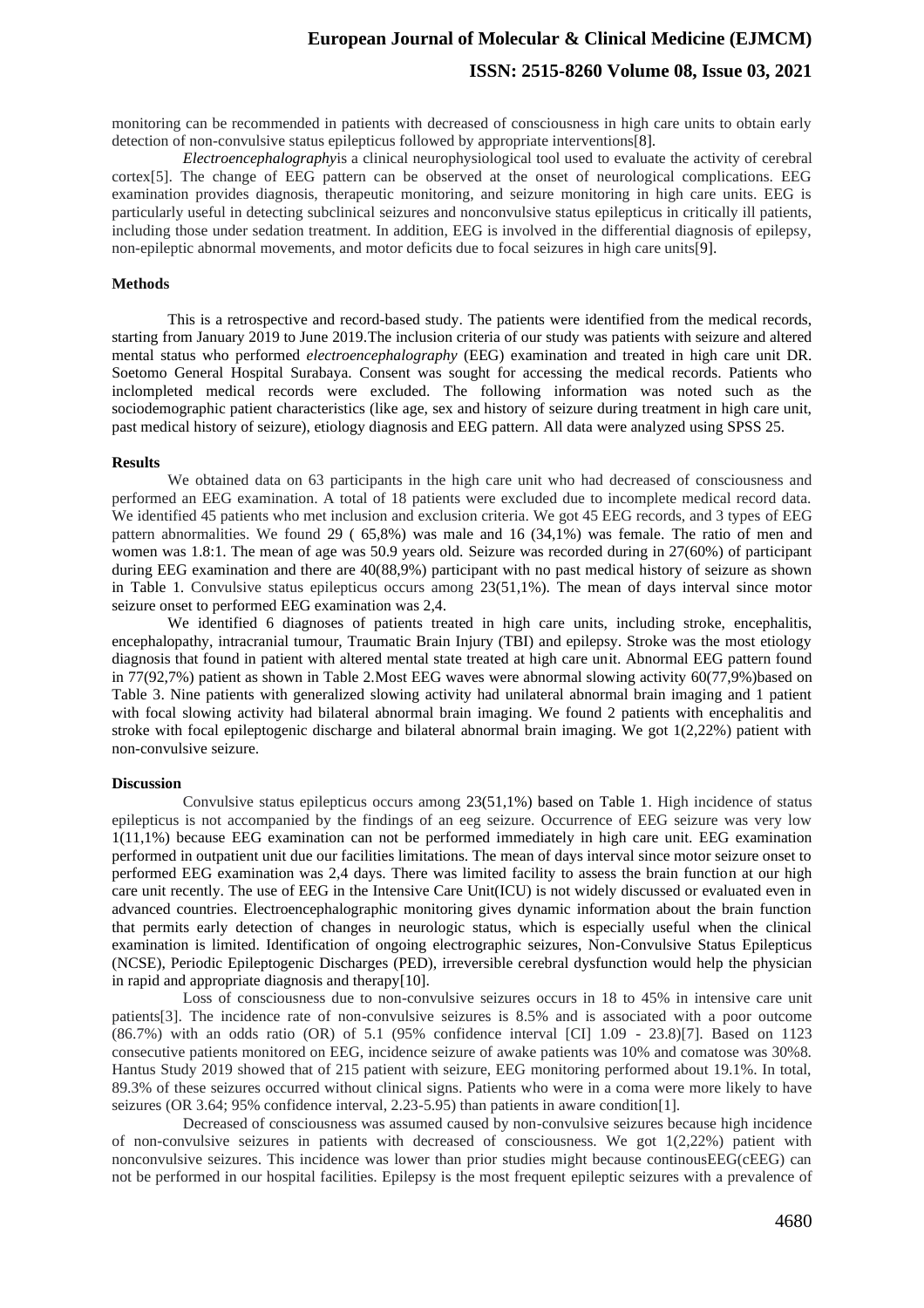### **European Journal of Molecular & Clinical Medicine (EJMCM)**

### **ISSN: 2515-8260 Volume 08, Issue 03, 2021**

convulsive type was 78% and non-convulsive type was 18%, the other was mixed type[9]. Meanwhile, patients with seizure-free still need regular follow up because the brain waves not returned to normal condition yet and there was possibility of reccurent epilepsy if there is sufficient stimulation[10]. cEEG for at least 48 h in comatose patients was recommend by the recent Neurocritical Care Society's guidelines to evaluate for NCS[11]. Patient with critically ill perform continuous EEG monitoring (cEEG) to detect non-convulsive seizures (NCS) and status epilepticus (NCSE)[12].

Slowing activity was the most abnormal EEG pattern found in critically ill patient at our high care unit 60(77,9%) and general CSA in 22(73,3%). Abnormal EEG findings consist of ictal patterns (observed during an epileptic ictal event), interictalepileptiform activity and non-epileptiform abnormalities. General CSA can be found in conditions that affect both cortical as subcortical structures, as well as the presence of several toxic-metabolic encephalopathies, early stages of coma and deep midline lesions. This type of abnormality is related to disease states that affect neurons at cortical and subcortical levels and they are not specific to deep midline pathology or increased intracranial pressure[13]. The EEG in CNS infections consist of variable abnormalities such as generalized slowing, focal slowing, and epileptiform discharges[14]. Generalized CSA also can be found in viral encephalitis as seen in Figure 1.

A total of 7.6% of patients with diagnosis of encephalitis had *Periodic Lateralized Epileptiform Discharges* (PLEDs). This finding is appropriate with study performed by Azabou et al. who also found PLEDs wave in patients with encephalitis[9]. High-risk epileptiform patterns such as PLEDs are common in patients with encephalitis and suggest a high risk for seizure of  $60\% -71\%$ [1]. PLEDs are common in patients with encephalitis and represent 60% to 71% risk for seizures[1]. The EEG is an easy, non-invasive test and its sensitivity can help confirm early brain pathological processes, even before MRI abnormalities are seen[15].

There was 22,2% patient in our study diagnosed as encephalopathy. Triphasic wave (TW) was found in 10% patient with encephalopathy. Triphasic wave generally reflect metabolic encephalopathy[9]. TW is moderate to high amplitude complexes with three (but sometimes two or four) negative-positive-negative phases and common occurring in runs at 1.5–3 per second. TW specific to severe hepatic encephalopathy, but TW also found in encephalopathies caused by renal failure, electrolyte imbalance, anoxia and other intoxications such as lithium, metrizamide, and levodopa[16]. The EEG features of acute encephalopathy generally show non epileptiform disorders, such as slowing in background activity with or without triphasic waves and reflect underlying structural or metabolic problems[17]. Burst suppression may be observed in severe post-anoxic encephalopathy and in cases of deep sedation[9].

Among 17(37,8%) patients were diagnosed with stroke. We found slow wave activity 15(88,2%) and normal waves 2(11,8%) patients respectively. Slow wave activity that accompanied by sharp waves was found in 6,7% patients of stroke. Incidence of seizure in ischemic stroke was 17.7%, consist of 9.8% were acute strokes and 7.9% were chronic strokes4. EEG monitoring in ischemic stroke detecting epileptic activity in 44% patients which is consist of nonconvulsive status epilepticus (12%) and periodic discharges showed epileptogenic activity(21%)[18].

Background suppression, BSA and CSA were found as EEG features in TBI according to our study. TBI is often associated with acute symptomatic seizures within the first 14 days of injury. Seizures are more common in patients with temporal or frontal lobes damage. EEG seizures found in 22% of acute TBI in a study of 94 patients. Early EEG seizure common seen in acute TBI and often became chronic epilepsy[4].

In our study there were  $3(6,7%)$  patients with brain tumors and which  $2(66,7%)$  had performed tumor resection. Epileptogenic discharge that found in patient who had performed tumor resection can be related to the size of the tumor mass and the extent of cerebral edema. Another study in 100 patients showed that seizure activity on EEG recordings within 24 hours after surgery found in 7 patients and late seizure occur in two patients (2%)[19].

Two of our patients with comorbid epilepsy and altered consciousness showed EEG features of normal PLEDs and waves. In patients with normal waves, epileptogenic discharge may not appear during recording but may appear outside the recording time. Background EEG can be normal in patient with epilepsy and abnormal interictal EEG waveforms may appear include nonepileptiform abnormalities and interictalepileptiform discharge (IED). Patients with epilepsy may exhibit generalized or focal slowing of the background, but the presence of a focal or generalized IED supports the diagnosis of epilepsy[17].

EEG examination is an important support in the management of patients in high care units because it can help in early detection of seizures and monitor treatment response. The EEG device used should be able to be attached in patients with decreased consciousness with or without seizure manifestations during treatment in the high care unit. This study shows the importance of anticipating the appearance of abnormal EEG waves in patients with altered mental status so that clinicians can make an immediate decision to start therapy according to the results of EEG wave abnormalities.

### **COMPETING INTERESTS**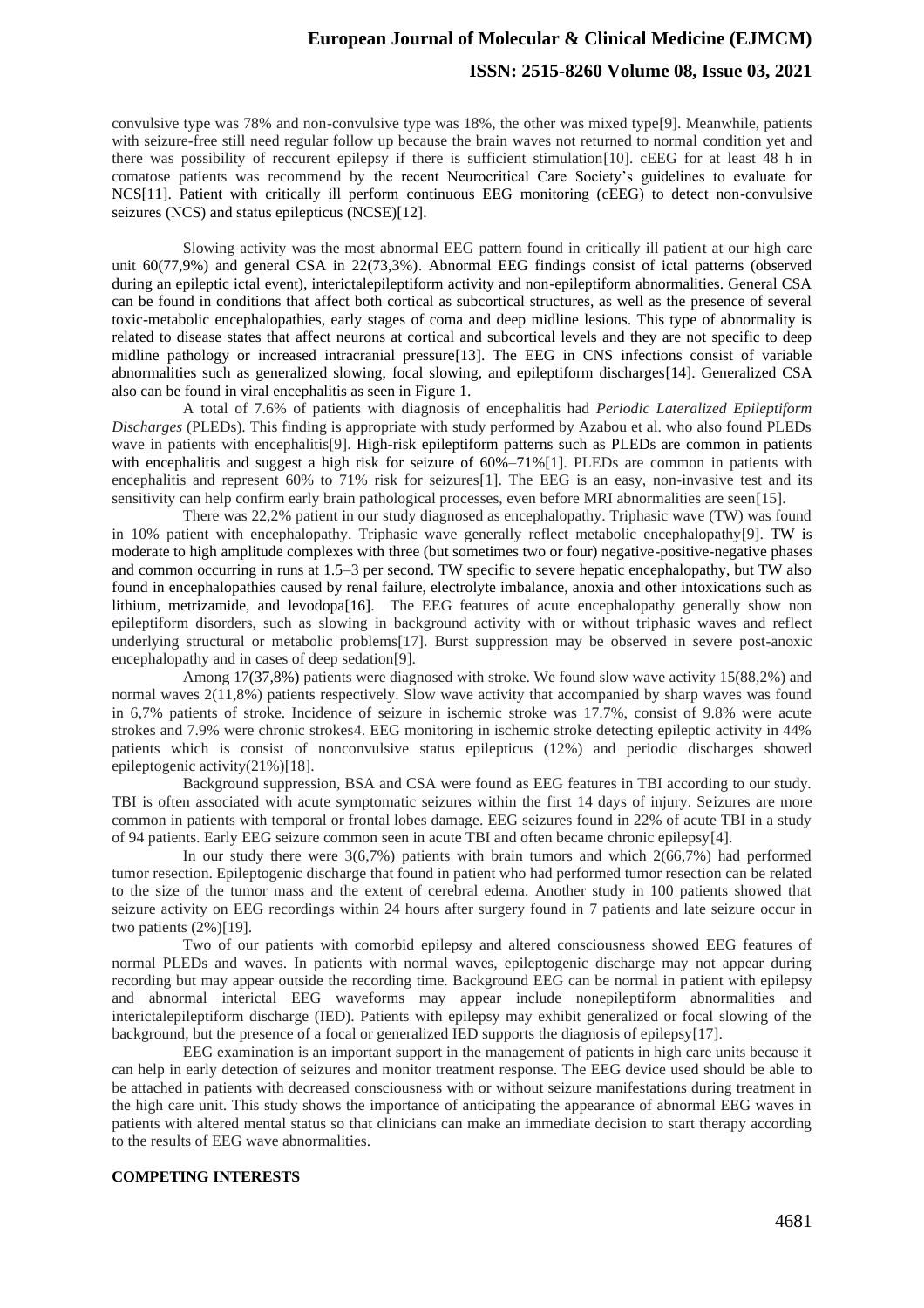The authors state no conflict of interest.

### **FUNDING**

This study did not receive any specific grant from funding agencies in the public, commercial, or not-for-profit sectors*.* 

### **ACKNOWLEDGMENTS**

Gratitude is due to the Director and head of neurophysiology division of DR Soetomo General Hospital, East Java, Indonesia

### **STATEMENT OF ETHICS**

This study was evaluated and approved by the Research Ethics Committee ofDR.Soetomo General Hospital, East Java, Indonesia, number: 2031 / KEPK / VIII / 2020 .

### **REFERENCE**

- 1. Varelas PN, Mirski MA. Seizures in the adult intensive care unit. *J Neurosurg Anesthesiol*. 2001;13(2):163-175. doi:10.1097/00008506-200104000-00016
- 2. Ziai WC, Kaplan PW. Seizures and status epilepticus in the intensive care unit. *Semin Neurol*. 2008;28(5):668-681. doi:10.1055/s-0028-1105978
- 3. Herman ST, Abend NS, Bleck TP, et al. Consensus statement on continuous EEG in critically Ill adults and children, part I: Indications. *J Clin Neurophysiol.* 2015;32(2):87-95. and children, part I: Indications. *J Clin Neurophysiol*. 2015;32(2):87-95. doi:10.1097/WNP.0000000000000166
- 4. Hantus S. *Monitoring for Seizures in the Intensive Care Unit*. Vol 161. 1st ed. Elsevier B.V.; 2019. doi:10.1016/B978-0-444-64142-7.00043-6
- 5. Treiman DM, Walker MC. Treatment of seizure emergencies: Convulsive and non-convulsive status epilepticus. *Epilepsy Res*. 2006;68(SUPPL. 1):77-82. doi:10.1016/j.eplepsyres.2005.07.020
- 6. Gungor Tuncer O, Altindag E, Ozel Yildiz S, et al. Reevaluation of the Critically Ill Patients With Nonconvulsive Status Epilepticus by Using Salzburg Consensus Criteria. *Clin EEG Neurosci*. 2018;49(6):425-432. doi:10.1177/1550059417752437
- 7. Gutierrez C, Chen M, Feng L, Tummala S. Non-convulsive seizures in the encephalopathic critically ill cancer patient does not necessarily portend a poor prognosis. *J Intensive Care*. 2019;7(1):1-9. doi:10.1186/s40560-019-0414-0
- 8. Egawa S, Hifumi T, Kawakita K, et al. Clinical characteristics of non-convulsive status epilepticus diagnosed by simplified continuous electroencephalogram monitoring at an emergency intensive care unit. *Acute Med Surg*. 2017;4(1):31-37. doi:10.1002/ams2.221
- 9. Azabou E, Fischer C, Guerit JM, et al. Neurophysiological assessment of brain dysfunction in critically ill patients: an update. *Neurol Sci*. 2017;38(5):715-726. doi:10.1007/s10072-017-2824-x
- 10. Banu SH. EEG in ICU: A monitoring tool for critically ill patient. *Bangladesh Crit Care J*. 2014;2(1):28-34. doi:10.3329/bccj.v2i1.19954
- 11. Gavvala J, Abend N, LaRoche S, et al. Continuous EEG monitoring: A survey of neurophysiologists and neurointensivists. *Epilepsia*. 2014;55(11):1864-1871. doi:10.1111/epi.12809
- 12. Abend NS, Dlugos DJ, Hahn CD, Hirsch LJ, Herman ST. Use of EEG monitoring and management of non-convulsive seizures in critically Ill patients: A survey of neurologists. *Neurocrit Care*. 2010;12(3):382-389. doi:10.1007/s12028-010-9337-2
- 13. Andraus MEC, Alves-Leon SV. Non-epileptiform EEG abnormalities: An overview. *Arq Neuropsiquiatr*. 2011;69(5):829-835. doi:10.1590/S0004-282X2011000600020
- 14. Gandelman-Marton R, Kimiagar I, Itzhaki A, Klein C, Theitler J, Rabey JM. Electroencephalography Findings in Adult Patients with West Nile Virus-Associated Meningitis and Meningoencephalitis. *Clin Infect Dis*. 2003;37(11):1573-1578. doi:10.1086/379516
- 15. Rosenberg SD, Périn B, Michel V, Debs R, Navarro V, Convers P. EEG in adults in the laboratory or at the patient's bedside. *Neurophysiol Clin*. 2015;45(1):19-37. doi:10.1016/j.neucli.2014.11.001
- 16. Smith SJM. EEG in neurological conditions other than epilepsy: When does it help, what does it add?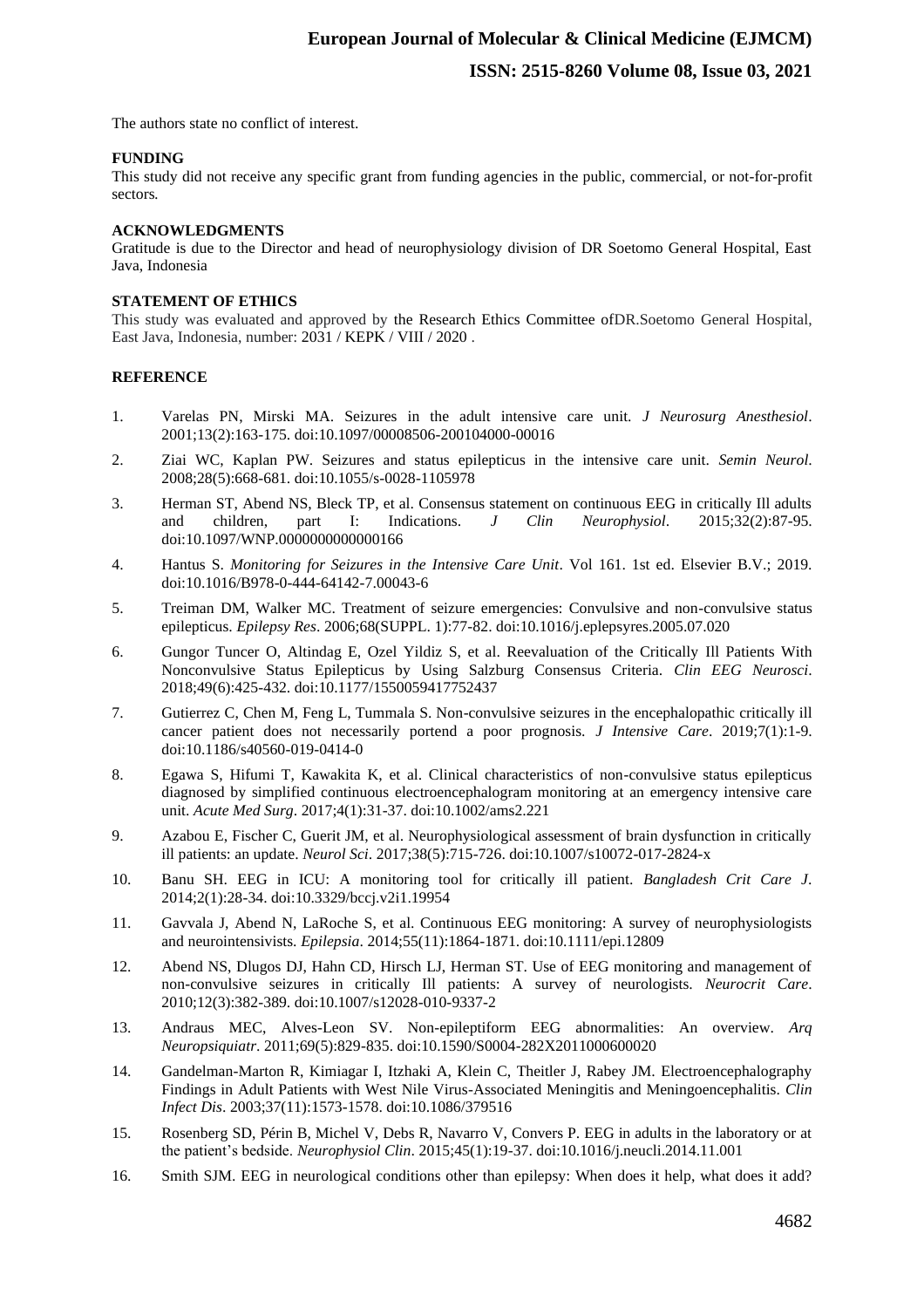# **European Journal of Molecular & Clinical Medicine (EJMCM) ISSN: 2515-8260 Volume 08, Issue 03, 2021**

*Neurol Pract*. 2005;76(2):8-12. doi:10.1136/jnnp.2005.068486

- 17. Feyissa AM, Tatum WO. Adult EEG. *Handb Clin Neurol*. 2019;160:103-124. doi:10.1016/B978-0-444- 64032-1.00007-2
- 18. Scoppettuolo P, Gaspard N, Depondt C, Legros B, Ligot N, Naeije G. Epileptic activity in neurological deterioration after ischemic stroke, a continuous EEG study. *Clin Neurophysiol*. 2019;130(12):2282- 2286. doi:10.1016/j.clinph.2019.09.005
- 19. Elf K, Ronne-Engström E, Semnic R, Rostami-Berglund E, Sundblom J, Zetterling M. Continuous EEG monitoring after brain tumor surgery. *Acta Neurochir (Wien)*. 2019. doi:10.1007/s00701-019-03982-6

**Tabel 1. Demographic and Clinical Data**

| Population                                                                 | $n\frac{6}{6}$ | <b>Mean</b> |
|----------------------------------------------------------------------------|----------------|-------------|
| <b>Sex</b>                                                                 |                |             |
| Male                                                                       | 29(65,8)       |             |
| Female                                                                     | 16(34,1)       |             |
| Age (years old)                                                            |                | 50,9        |
| History of seizures during treatment in the high care unit                 |                |             |
| Yes                                                                        | 27(60)         |             |
| No                                                                         | 18(40)         |             |
| Past medical history with seizures                                         |                |             |
| Yes                                                                        | 5(11,1)        |             |
| No                                                                         | 40(88,9)       |             |
| Convulsive status epilepticus in high care unit                            |                |             |
| Yes                                                                        | 23(51,1)       |             |
| No                                                                         | 22(48,9)       |             |
| Days interval since motor seizure onset to performed EEG examination (day) | 2,4            |             |

### **Table 2. Etiology Diagnosis and EEG Pattern Distribution**

|                        | $n\left(\frac{6}{6}\right)$ |
|------------------------|-----------------------------|
| <b>Etiology</b>        |                             |
| <b>Stroke</b>          | 17(37,8)                    |
| Encephalitis           | 11(24,4)                    |
| Enchephalopaty         | 10(22,2)                    |
| Intracranial tumour    | 3(6,7)                      |
| Traumatic Brain Injury | 2(4,4)                      |
| Epilepsy               | 2(4,4)                      |
| <b>EEG</b> wave        | 83 (100)                    |
| Normal EEG             | 6(7,2)                      |
| Abnormal EEG           | 77 (92,7)                   |